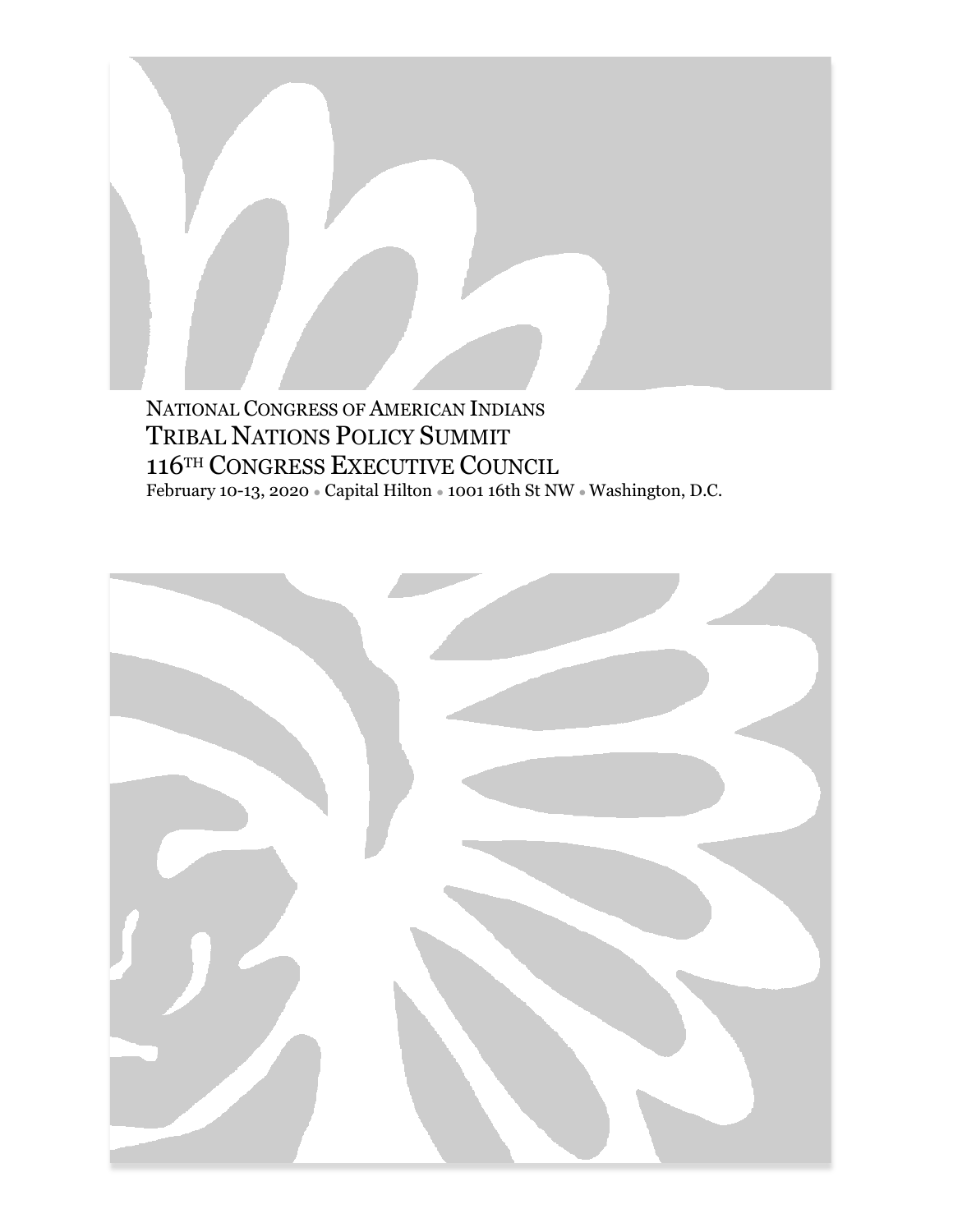

|               | <b>Sunday, February 9</b>                                                                                                                                                                                                                                                                                                                                                                                                                                          |                               |
|---------------|--------------------------------------------------------------------------------------------------------------------------------------------------------------------------------------------------------------------------------------------------------------------------------------------------------------------------------------------------------------------------------------------------------------------------------------------------------------------|-------------------------------|
| 11:00-Noon    | <b>NCAI Fund Board Meeting</b>                                                                                                                                                                                                                                                                                                                                                                                                                                     | <b>Federal AB</b>             |
| 12:30-5:00    | <b>NCAI Executive Committee Board Meeting</b>                                                                                                                                                                                                                                                                                                                                                                                                                      | Federal AB                    |
| <b>Time</b>   | <b>Monday, February 10</b><br><b>Event</b>                                                                                                                                                                                                                                                                                                                                                                                                                         | <b>Room</b>                   |
| $9:00 - 5:00$ | <b>Registration and Rules &amp; Credentials Open</b>                                                                                                                                                                                                                                                                                                                                                                                                               | Upper Lobby                   |
| $9:00 - 4:00$ | <b>NCAI Task Force on Violence Against Native</b><br>Women<br>The Violence Against Native Women Task Force<br>serves as a unified tribal voice working to end<br>violence against Native women. This meeting will<br>focus on strategizing for reauthorization of the<br>Violence Against Women Act and other critical<br>legislation.                                                                                                                             | Federal B<br>Closed to Press  |
| 10:00-11:45   | <b>State of Indian Nations</b><br>National Congress of American Indians President<br>Fawn Sharp will deliver the annual State of Indian<br>Nations Address. RSVP is required.                                                                                                                                                                                                                                                                                      |                               |
| 10:30-Noon    | <b>State of Indian Nations Watch Party</b><br>Join watch parties around the country with other<br>Executive Council Winter Session attendees to<br>watch the State of Indian Nations address delivered<br>by President Fawn Sharp on the big screen.                                                                                                                                                                                                               | <b>Presidential Ballrooms</b> |
| 1:30-2:30     | <b>Working with Congress 101</b><br>Get the most out of your Congressional meetings by $\vert$ Closed to Press<br>attending this training session for tribal leaders.<br>Participants will learn proven strategies for how to<br>have effective Congressional meetings. Information<br>will also be shared about key Congressional<br>leadership changes, priorities for the 116th<br>Congress, and educating new members of Congress<br>about tribal governments. | Ohio                          |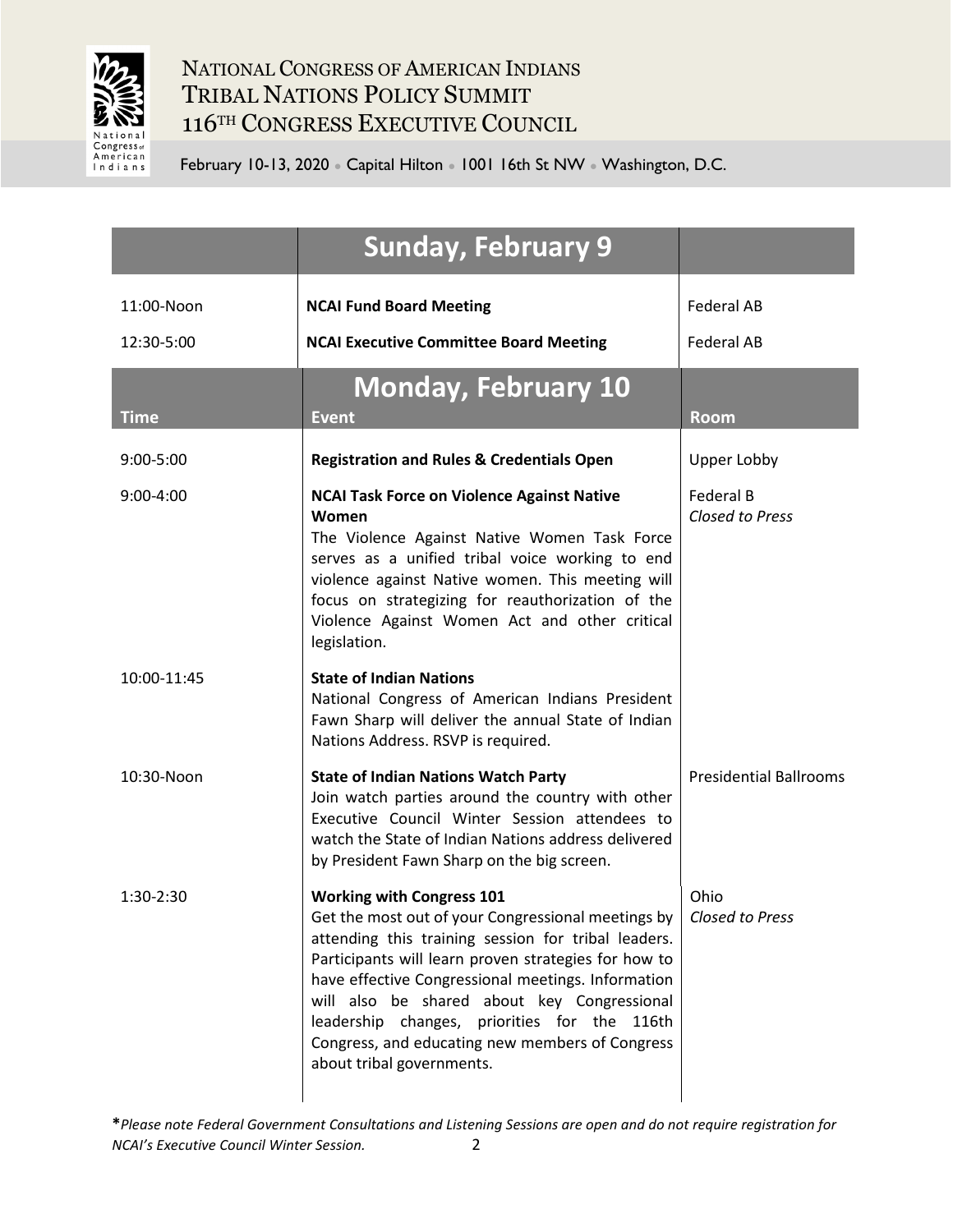

| <b>Time</b> | <b>Monday, February 10</b><br><b>Event</b>                                                                                                                                                                                                                                                                                                                                                                                                              | <b>Room</b>                                                                          |
|-------------|---------------------------------------------------------------------------------------------------------------------------------------------------------------------------------------------------------------------------------------------------------------------------------------------------------------------------------------------------------------------------------------------------------------------------------------------------------|--------------------------------------------------------------------------------------|
| 1:30-5:00   | <b>Federal Recognition Task Force</b><br>The Federal Recognition Task Force was established<br>to address the interests of all tribal nations, both<br>federally and non-federally recognized, regarding<br>changes to the tribal acknowledgement process.                                                                                                                                                                                              | Pan American                                                                         |
| 1:30-5:00   | <b>NCAI Tax and Finance Task Force</b><br>The purpose of the NCAI Tax and Finance Task Force<br>is to advance tribal priorities on legislative and<br>administrative tax and finance policy to promote<br>tribal economic sovereignty.                                                                                                                                                                                                                  | Congressional                                                                        |
| 1:30-5:00   | <b>Transportation Task Force</b><br>The Fixing America's Surface Transportation (FAST)<br>Act is set to expire in September 2020, and Congress<br>is working on the next surface transportation<br>reauthorization bill. The purpose of this session is to<br>facilitate Indian Country dialogue on legislative<br>language that addresses tribal needs and upholds<br>the federal trust and treaty responsibilities to tribal<br>nations.              | South American B                                                                     |
| 1:30-5:00   | <b>Strengthening Our Tribal Nations Through the</b><br>2020 Census and Voting<br>To ensure our tribal nations across the country are<br>visible in the 2020 Census and 2020 elections, this<br>session will highlight civic engagement work and<br>provide information about tactics for increasing<br>voter registration and increasing your overall count<br>for community. Sample Native Vote and Indian<br>Country Counts materials will be shared. | <b>Embassy of Tribal</b><br><b>Nations</b><br>1516 P Street, NW,<br>Washington, D.C. |
| 2:30-3:30   | <b>Understanding the Federal Budget 101</b><br>An overview of how the federal budget process and<br>its importance to Indian Country.                                                                                                                                                                                                                                                                                                                   | Ohio<br><b>Closed to Press</b>                                                       |
| 3:30-4:30   | <b>New Member Orientation</b><br>All members are invited to join us at this informative<br>session on membership, committees, voting, and<br>more.                                                                                                                                                                                                                                                                                                      | Ohio                                                                                 |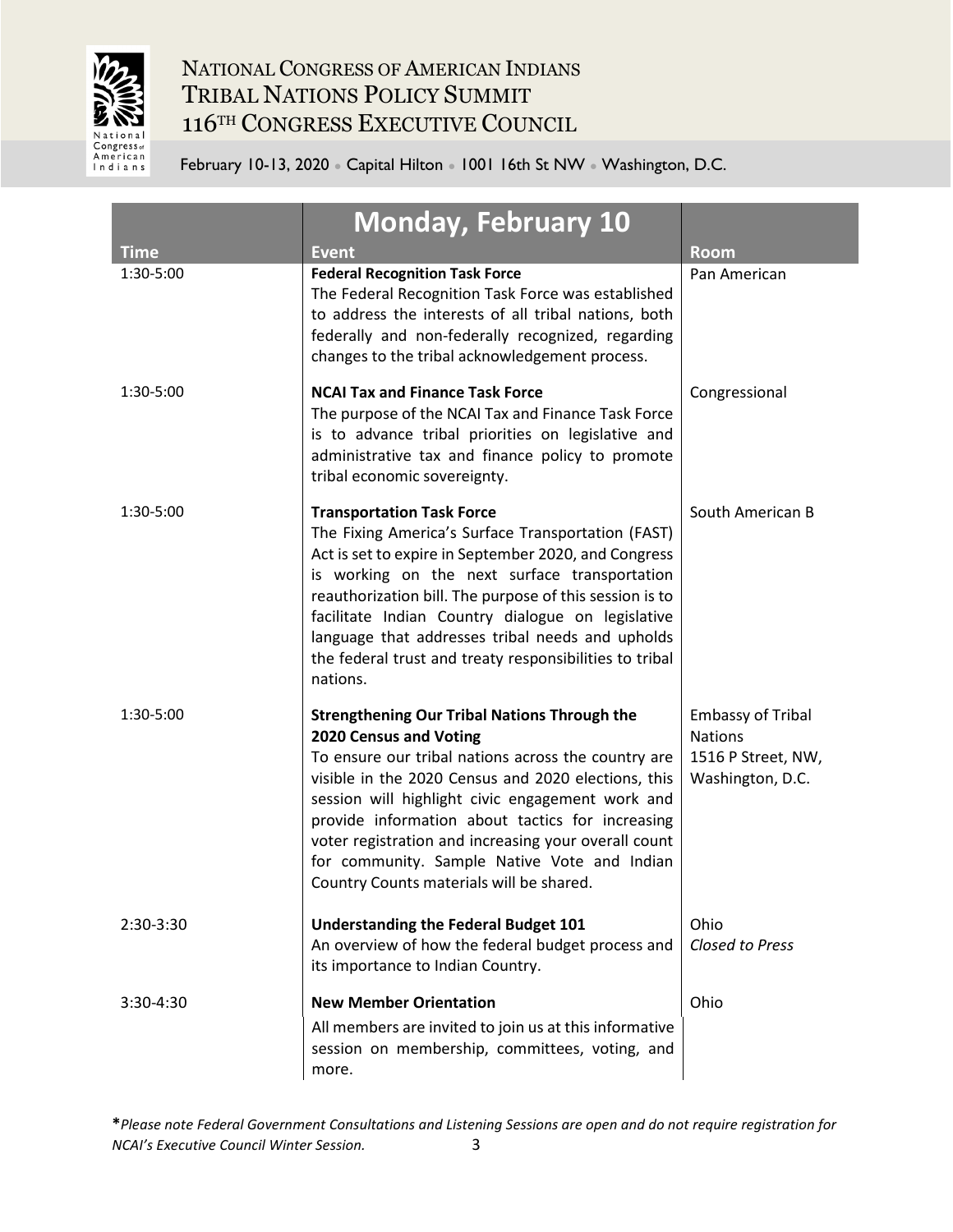

|                          | Tuesday, February 11                                                                                                         |                                         |
|--------------------------|------------------------------------------------------------------------------------------------------------------------------|-----------------------------------------|
| <b>Time</b><br>7:30-5:00 | <b>Event</b><br><b>Registration Open</b><br><b>Rules &amp; Credentials Open</b>                                              | <b>Room</b><br><b>Upper Lobby</b>       |
| 8:30-Noon                | <b>1st General Assembly</b>                                                                                                  | <b>Presidential</b><br><b>Ballrooms</b> |
|                          | Invocation                                                                                                                   |                                         |
| 8:35                     | <b>Call to Order</b><br>Fawn Sharp, President, NCAI                                                                          |                                         |
| 8:40                     | <b>President's Address</b><br>Fawn Sharp, President, NCAI                                                                    |                                         |
| 8:55                     | <b>CEO Report</b><br>Kevin Allis, CEO, NCAI                                                                                  |                                         |
| 9:10                     | <b>Congressman Derek Kilmer (WA)</b>                                                                                         |                                         |
| 9:25                     | Tara Sweeney, Assistant Secretary - Indian Affairs,<br><b>Department of the Interior</b>                                     |                                         |
| 9:45                     | Tyler Fish, Senior Policy Advisor & Tribal Liaison at<br><b>Executive Office of the President,</b><br><b>The White House</b> |                                         |
| 10:00                    | <b>Congressman David Joyce (OH)</b>                                                                                          |                                         |
| 10:15                    | Tom Perez, Chair, Democratic National Committee                                                                              |                                         |
| 10:45                    | <b>Congressman Dan Kildee (MI)</b>                                                                                           |                                         |
| 11:00                    | <b>Congresswoman Deb Haaland (NM)</b>                                                                                        |                                         |
| 11:15                    | <b>Congressman Don Young (AK)</b>                                                                                            |                                         |
| 11:30                    | <b>Senator Jeff Merkley (OR)</b>                                                                                             |                                         |
| 11:45                    | <b>Tribal Leader Discussion</b>                                                                                              |                                         |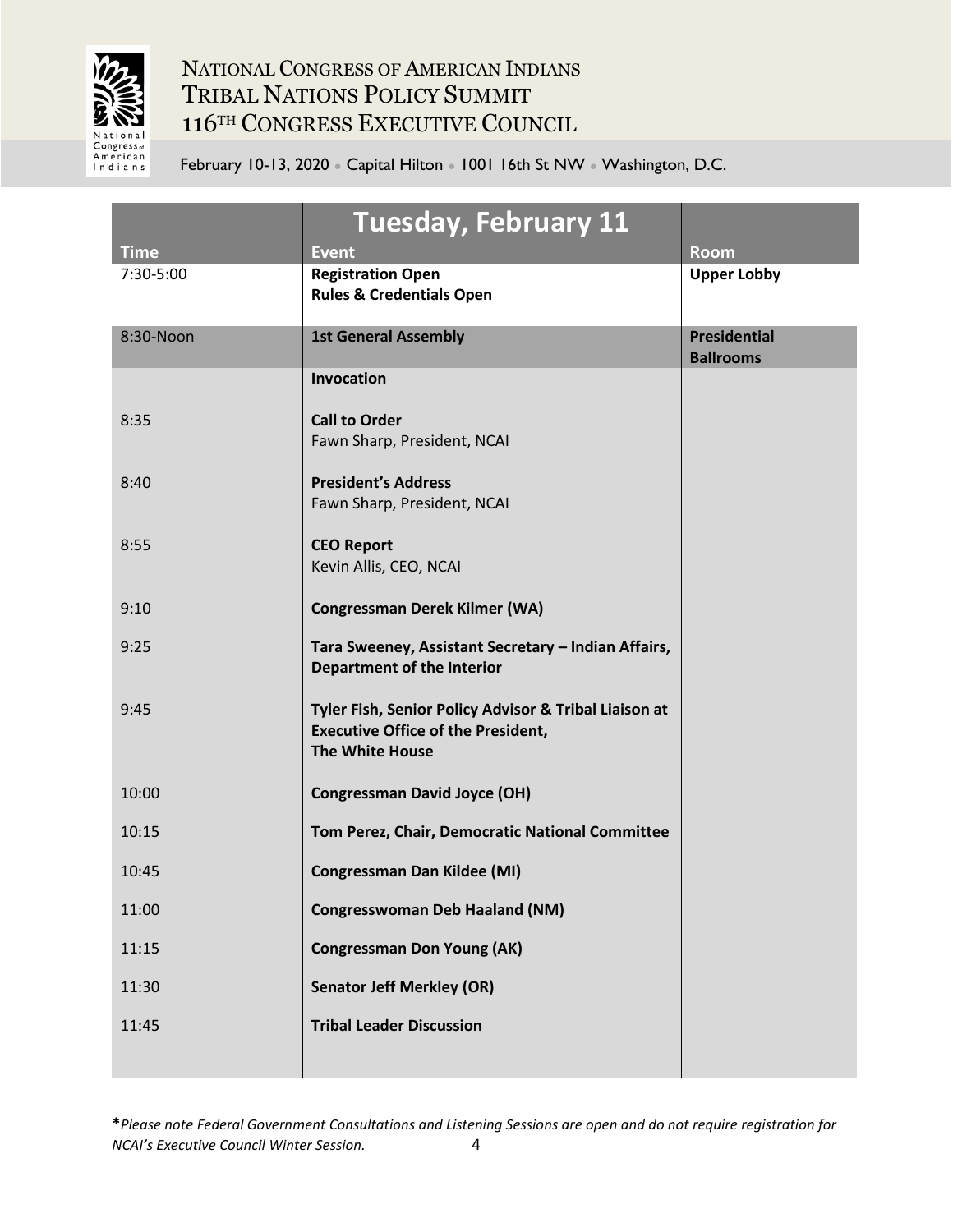

|             | <b>Tuesday, February 11</b>                                                                                                                                                                                                                                                                          |                                         |
|-------------|------------------------------------------------------------------------------------------------------------------------------------------------------------------------------------------------------------------------------------------------------------------------------------------------------|-----------------------------------------|
| <b>Time</b> | <b>Event</b>                                                                                                                                                                                                                                                                                         | <b>Room</b>                             |
| 1:30-4:00   | <b>2nd General Assembly</b>                                                                                                                                                                                                                                                                          | <b>Presidential</b><br><b>Ballrooms</b> |
|             | <b>Call to Order</b>                                                                                                                                                                                                                                                                                 |                                         |
|             | Aaron Payment, 1st Vice President, NCAI                                                                                                                                                                                                                                                              |                                         |
| 1:35        | <b>Congressman Raúl Grijalva (AZ)</b>                                                                                                                                                                                                                                                                |                                         |
| 1:50        | Jeannie Hovland, Commissioner, Administration<br>for Native Americans, Administration for Children<br>and Families, Department of Health and Human<br><b>Services</b>                                                                                                                                |                                         |
| 2:05        | <b>RADM Michael Weahkee, Principal Deputy</b><br>Director, Indian Health Service, Department of<br><b>Health and Human Services</b>                                                                                                                                                                  |                                         |
| 2:20        | <b>Congresswoman Betty McCollum (MN)</b>                                                                                                                                                                                                                                                             |                                         |
| 2:35        | Congressman Frank Pallone, Jr. (NJ)                                                                                                                                                                                                                                                                  |                                         |
| 2:50        | Kevin Frost, Director, Office of Indian Energy<br><b>Policy and Programs, Department of Energy</b>                                                                                                                                                                                                   |                                         |
| 3:05        | <b>Senator Tom Udall (NM)</b>                                                                                                                                                                                                                                                                        |                                         |
| 3:20        | Elaine Chao, Secretary, Department of<br>Transportation                                                                                                                                                                                                                                              |                                         |
| 3:35        | <b>Tribal Leader Discussion</b>                                                                                                                                                                                                                                                                      |                                         |
| 4:00-5:30   | <b>Concurrent Sessions</b>                                                                                                                                                                                                                                                                           |                                         |
|             | <b>NCAI TANF Task Force</b><br>The NCAI Tribal Temporary Assistance for Needy<br>Families (TANF) Task Force will discuss current<br>Administrative and legislative initiatives impacting<br>Tribal TANF programs nationally. This peer-to-peer<br>network has the goal of highlighting solutions and | Senate                                  |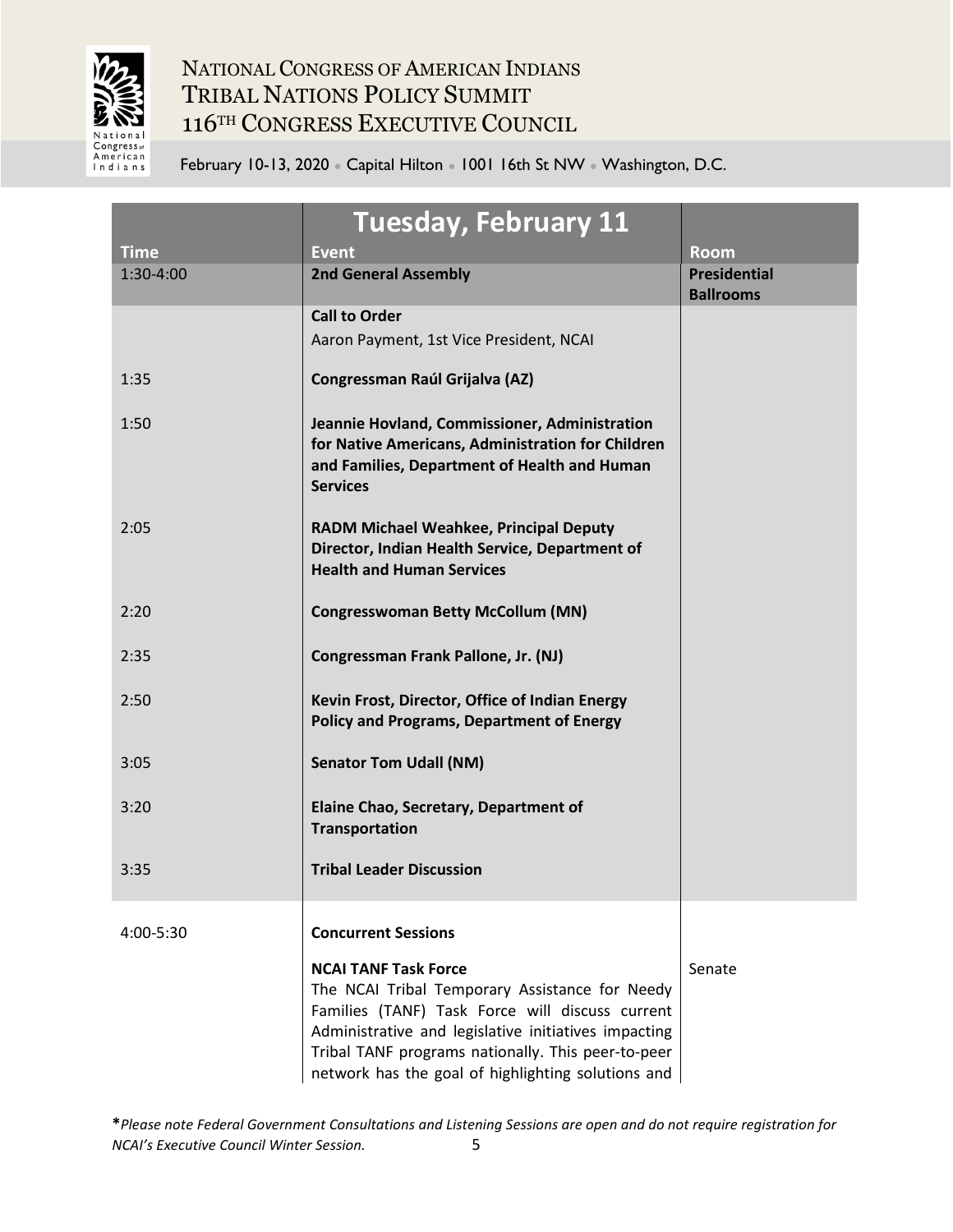

|             | <b>Tuesday, February 11</b>                                                                                                                                                                                          |                                                                                                       |
|-------------|----------------------------------------------------------------------------------------------------------------------------------------------------------------------------------------------------------------------|-------------------------------------------------------------------------------------------------------|
| <b>Time</b> | Event                                                                                                                                                                                                                | <b>Room</b>                                                                                           |
|             | discovering best practices in order to overcome<br>barriers to the delivery of Tribal TANF programs.                                                                                                                 |                                                                                                       |
|             | <b>Flying While Indian</b><br>This breakout session hosted by the Transportation<br>Security Administration will focus on traveling<br>domestically with your tribal ID, the implementation<br>of REAL ID, and more. | South American B                                                                                      |
| $7:00-9:30$ | 22ndAnnual NCAI Leadership Awards Banquet                                                                                                                                                                            | <b>Presidential</b><br><b>Ballrooms</b><br>Tickets are available to<br>purchase with<br>registration. |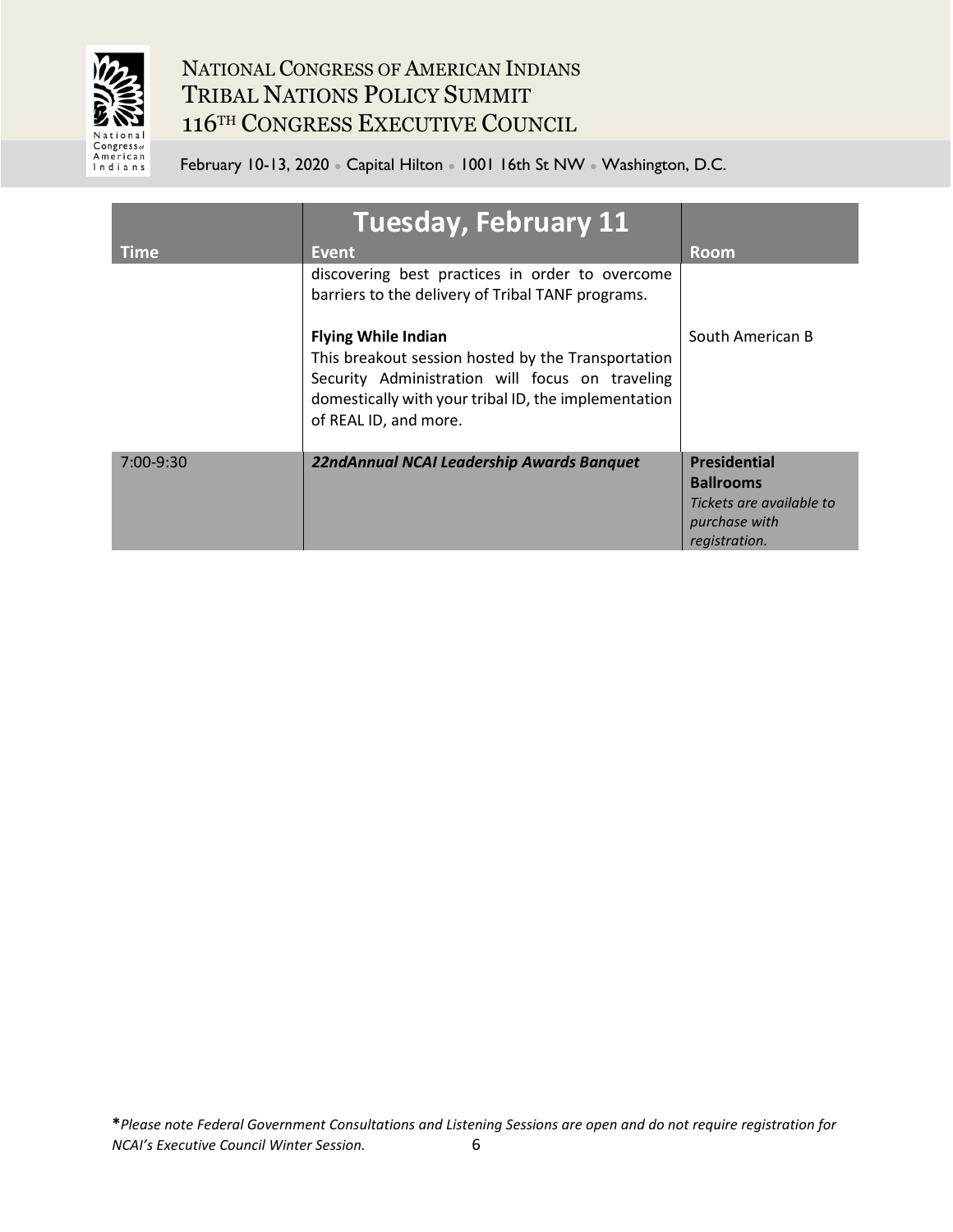

|             | <b>Wednesday, February 12</b>                                                                                                                                                                                                                                                                                     |                               |
|-------------|-------------------------------------------------------------------------------------------------------------------------------------------------------------------------------------------------------------------------------------------------------------------------------------------------------------------|-------------------------------|
| <b>TIME</b> | <b>EVENT</b>                                                                                                                                                                                                                                                                                                      | <b>ROOM</b>                   |
| 8:30-Noon   | <b>3rd General Assembly</b>                                                                                                                                                                                                                                                                                       | <b>Presidential Ballrooms</b> |
| 8:30        | <b>Call to Order</b><br>Juana Majel-Dixon, Secretary, NCAI<br><b>Champions for Change Recognition</b><br>Byron Dorgan, Former U.S. Senator, Founder of the                                                                                                                                                        |                               |
|             | <b>Center for Native American Youth</b>                                                                                                                                                                                                                                                                           |                               |
| 8:45        | <b>Congressman Paul Cook (CA)</b>                                                                                                                                                                                                                                                                                 |                               |
| 9:00        | <b>Congressman Denny Heck (WA)</b>                                                                                                                                                                                                                                                                                |                               |
| 9:15        | <b>Tribal Supreme Court Project</b><br>John Echohawk, Executive Director, Native American<br><b>Rights Fund</b><br>Derrick Beetso, General Counsel, National Congress<br>of American Indians<br>Joel Williams, Attorney, Native American Rights<br>Fund<br>Dan Lewerenz, Attorney, Native American Rights<br>Fund |                               |
| 10:15       | Nancy Pelosi, Speaker of the House, U.S. House of<br>Representatives                                                                                                                                                                                                                                              |                               |
| 10:30       | Stephen Censky, Deputy Secretary, Department of<br><b>Agriculture</b>                                                                                                                                                                                                                                             |                               |
| 10:45       | <b>Congressman Tom O'Halleran (AZ)</b>                                                                                                                                                                                                                                                                            |                               |
| 11:00       | Betsy DeVos, Secretary, Department of Education                                                                                                                                                                                                                                                                   |                               |
| 11:15       | <b>Senator Martin Heinrich (NM)</b>                                                                                                                                                                                                                                                                               |                               |
| 11:30       | <b>Senator John Hoeven (ND)</b>                                                                                                                                                                                                                                                                                   |                               |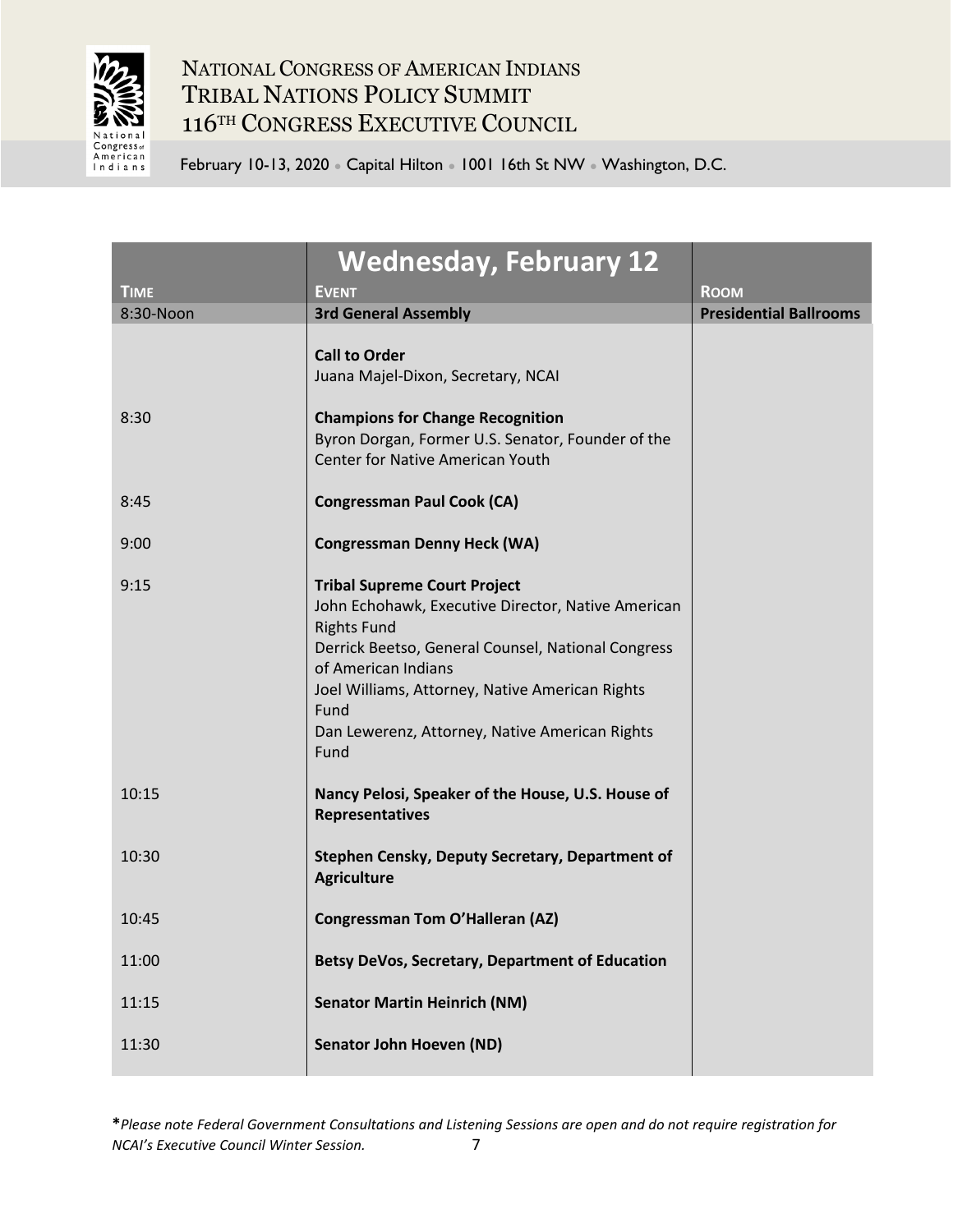

February 10-13, 2020 • Capital Hilton • 1001 16th St NW • Washington, D.C.

| <b>TIME</b> | <b>Wednesday, February 12</b><br><b>EVENT</b>                                                                                                                                                                                                   | <b>ROOM</b>                                                                                                         |
|-------------|-------------------------------------------------------------------------------------------------------------------------------------------------------------------------------------------------------------------------------------------------|---------------------------------------------------------------------------------------------------------------------|
| 11:45       | <b>Tax Update</b><br><b>NCAI Tax and Finance Task Force</b><br>Dante Desiderio, Executive Director, Native<br>American Finance Officers Association                                                                                             |                                                                                                                     |
| 12:00       | <b>Tribal Leader Discussion</b>                                                                                                                                                                                                                 |                                                                                                                     |
| 12:45       | <b>Adjourn</b>                                                                                                                                                                                                                                  |                                                                                                                     |
| 1:30-5:00   | <b>Concurrent Sessions/Hill Visits</b>                                                                                                                                                                                                          |                                                                                                                     |
| $1:00-2:00$ | <b>Cultural Heritage Roundtable</b><br>During this Roundtable meeting we will discuss<br>current cultural heritage legislation, with a focus on<br>the Department of the Interior's February 13, 2020,<br>NAGPRA regulations listening session. | South American B                                                                                                    |
| $1:30-4:00$ | <b>The Tribal Border Caucus</b><br>The Tribal Border Caucus invites all northern,<br>southern, and Alaska border tribal nations to join in a<br>discussion of their specific border issues and develop<br>strategies for next steps.            | <b>Federal B</b><br><b>Closed to Press</b>                                                                          |
| $6:30-8:30$ | <b>Capitol Hill Reception</b>                                                                                                                                                                                                                   | <b>National Museum of</b><br>the American Indian<br>Fourth Street &<br>Independence Ave<br>S.W., Washington<br>D.C. |

|             | Thursday, February 13 $^{\circ}$ |             |
|-------------|----------------------------------|-------------|
| <b>Time</b> | Event                            | <b>Room</b> |
| 8:00-5:00   | <b>Congressional Hill Visits</b> |             |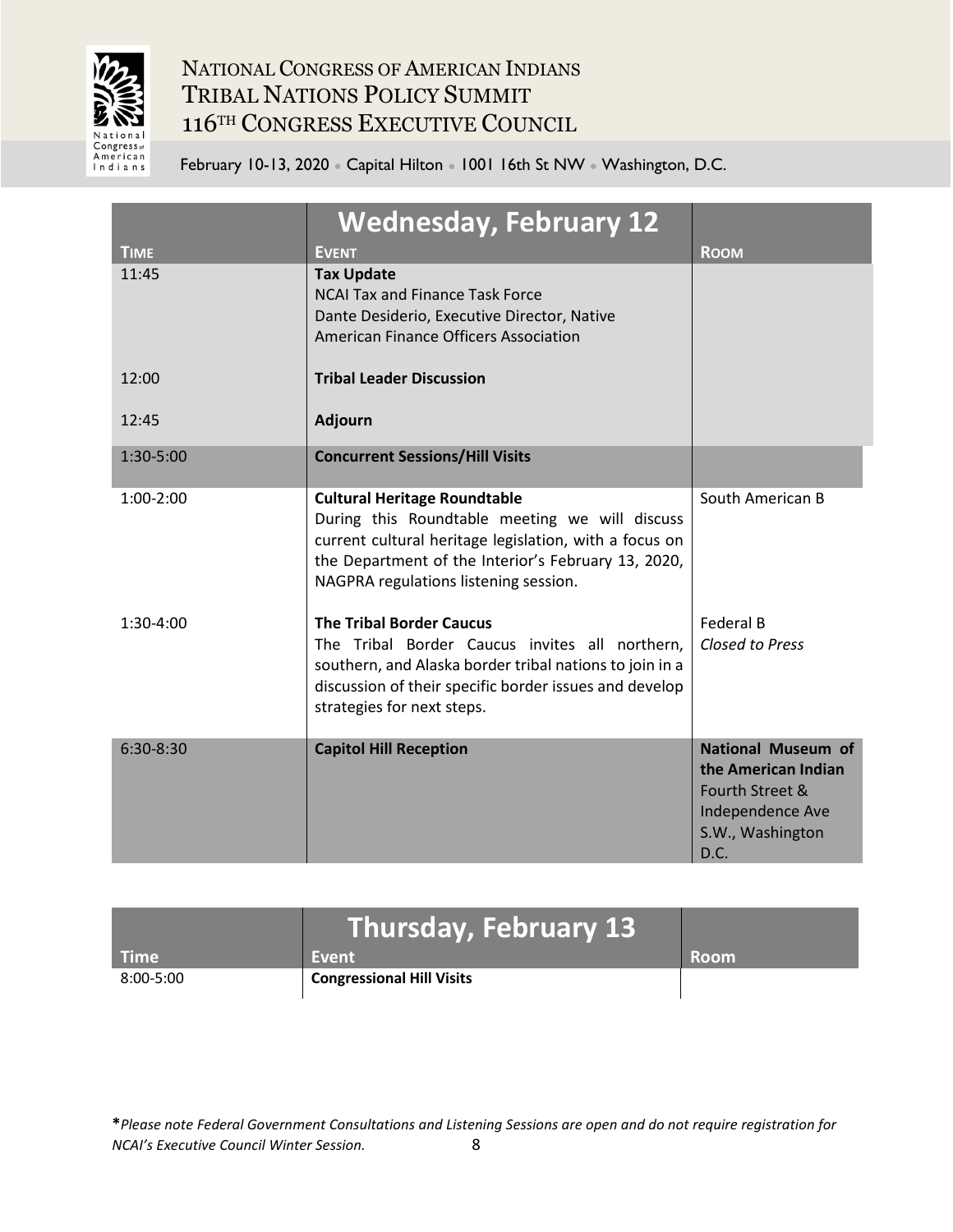

February 10-13, 2020 • Capital Hilton • 1001 16th St NW • Washington, D.C.

## **OTHER MEETINGS & EVENTS IN WASHINGTON, D.C. (NOT HOSTED BY NCAI)**

| Date & Time    | <b>Event</b>                                                                                                                                                                                                                                                                                                                                                                                                                                                                                                                                                                                                                                                                                                                    | <b>Location</b> |
|----------------|---------------------------------------------------------------------------------------------------------------------------------------------------------------------------------------------------------------------------------------------------------------------------------------------------------------------------------------------------------------------------------------------------------------------------------------------------------------------------------------------------------------------------------------------------------------------------------------------------------------------------------------------------------------------------------------------------------------------------------|-----------------|
| Monday, Feb 10 |                                                                                                                                                                                                                                                                                                                                                                                                                                                                                                                                                                                                                                                                                                                                 |                 |
| 1:00-4:00      | <b>Tribal Consultation - Draft Regulation on</b><br><b>Administrative Appeals</b><br>DOI is hosting this tribal consultation to discuss a<br>draft of revisions to its administrative appeals<br>regulations (25 CFR Part 2). The draft was<br>distributed to tribes on November 15, 2019, and<br>available at:<br>https://www.bia.gov/as-ia/raca/regulations-<br>development-andor-under-review/administrative-<br>appeals                                                                                                                                                                                                                                                                                                     | Federal A       |
| $3:00 - 4:00$  | <b>Tribal Listening Session - Federal Inter-agency</b><br>MOA on 477 Program<br>The Office of the Assistant Secretary - Indian Affairs<br>is hosting this session to hear tribal input on the<br>memorandum of agreement (MOA) that is<br>currently in effect for federal<br>agencies'<br>implementation of the Indian Employment,<br>Training, and Related Services Demonstration Act<br>(477 program). The MOA is available at:<br>https://www.bia.gov/sites/bia.gov/files/DTLL-<br>477%20MOA.pdf                                                                                                                                                                                                                             | Senate          |
| 4:00-5:00      | <b>Tribal Listening Session - BIE Agency Plan</b><br><b>Proposal for Implementation of SAAS</b><br>The Bureau of Indian Education (BIE) will provide an<br>overview of its proposed Agency Plan for<br>implementation of the Standards, Assessment, and<br>Accountability System (SAAS) established in its<br>Amended Final Rule at 25 CFR Part 30. The Agency<br>Plan will be a guidance document that will be<br>presented at formal tribal consultation in Spring<br>2020. Once finalized, the Agency Plan will be BIE's<br>roadmap for school improvement and support to<br>increase student achievement under the Every<br>Student Succeeds Act. Point of contact: Juanita<br>Mendoza, BIE Special Assistant, 202-208-3559 | Federal A       |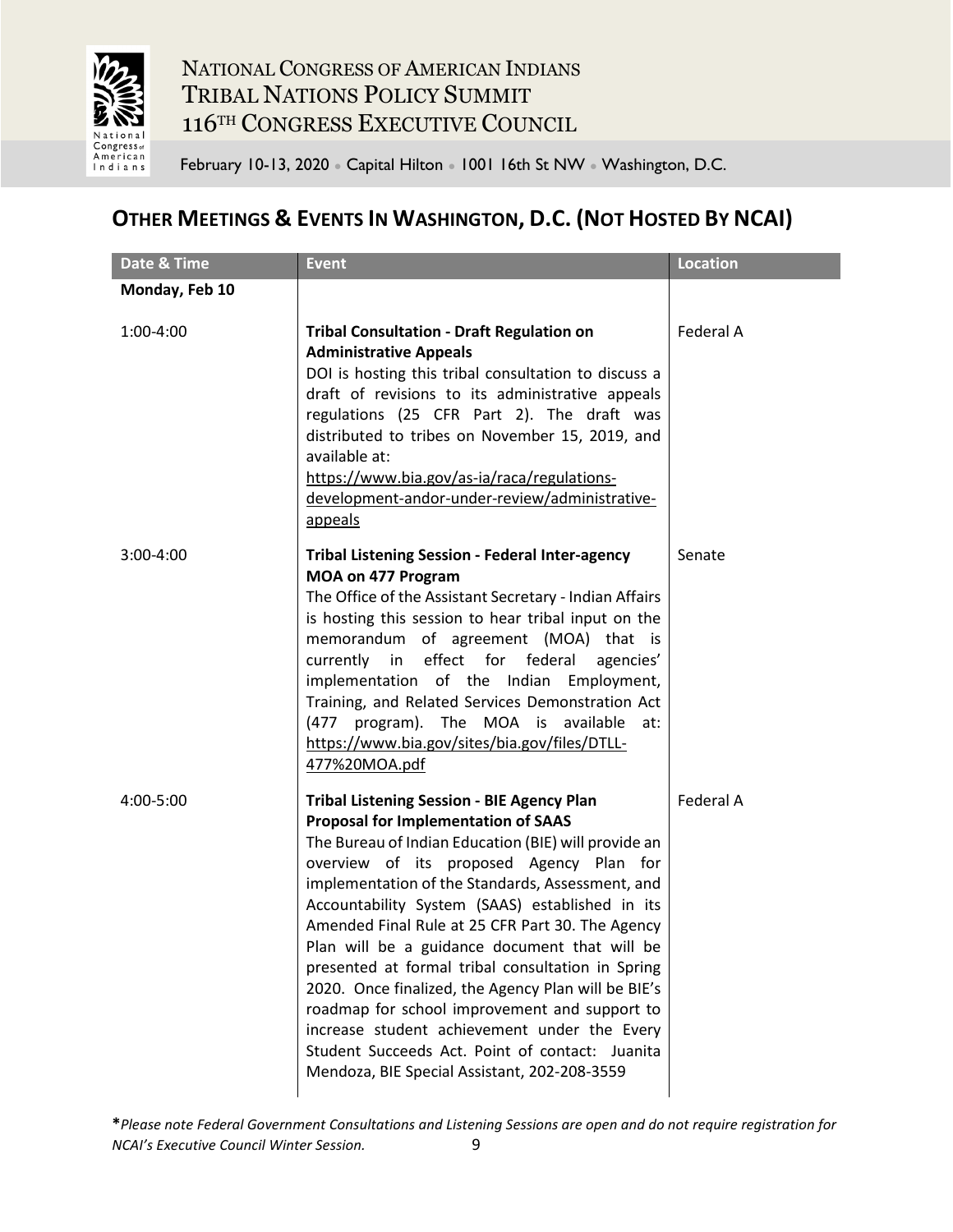

| Date & Time     | <b>Event</b>                                                                                                                                                                                                                                                                                                                                                                                                                                                                                                                                                                                                                                                                                                                                                                              | <b>Location</b>   |
|-----------------|-------------------------------------------------------------------------------------------------------------------------------------------------------------------------------------------------------------------------------------------------------------------------------------------------------------------------------------------------------------------------------------------------------------------------------------------------------------------------------------------------------------------------------------------------------------------------------------------------------------------------------------------------------------------------------------------------------------------------------------------------------------------------------------------|-------------------|
| 5:00-6:00       | Tribal Listening Session - Improving Indian Affairs'<br><b>Delivery of Energy Development Services</b><br>The Office of the Assistant Secretary - Indian Affairs<br>is hosting this session to discuss how it plans to<br>delivery of energy<br>and<br>improve<br>mineral<br>development services to Indian country.                                                                                                                                                                                                                                                                                                                                                                                                                                                                      | Congressional     |
| Tuesday, Feb 11 |                                                                                                                                                                                                                                                                                                                                                                                                                                                                                                                                                                                                                                                                                                                                                                                           |                   |
| Noon-1:00       | National Indian Women Honor Luncheon<br>The National Indian Women "Supporting Each<br>Other" Luncheon has been honoring Native women<br>leaders for the past 25 years! This honor is<br>bestowed for their leadership at the local, regional,<br>national level. To RSVP and for more<br>and<br>information, please contact Julie Johnson at<br>juliejj2012@gmail.com.                                                                                                                                                                                                                                                                                                                                                                                                                    | Congressional     |
| 4:00-5:00       | Tribal Listening Session: ISDEAA Section 105(I)<br>leasing<br>Section 105(I) of the Indian Self-Determination and<br>Education Assistance Act (P.L. 93-638, as amended)<br>(ISDEAA) provides that the Secretary of the Interior<br>and the Secretary of Health and Human Services<br>(HHS) shall enter into leases with an Indian tribe or<br>tribal organization for the administration and<br>delivery of services under ISDEAA. This listening<br>session will facilitate Indian Country dialogue on<br>solutions that address Section 105(I) needs and<br>uphold the federal trust and treaty obligations to<br>tribal<br>nations. Representatives of the U.S.<br>Department of the Interior (DOI), Office of the<br>Assistant Secretary for Indian Affairs will be in<br>attendance. | Pan American      |
| 5:00-7:00       | Center for Native American Youth Reception<br>Join Senator Byron Dorgan (ret.) and distinguished<br>guests for a reception to celebrate the Center for<br>Native American Youth's eighth anniversary to<br>honor Native American youth and the 2020 class of<br>Champions for Change. We hope you can join this                                                                                                                                                                                                                                                                                                                                                                                                                                                                           | <b>Federal AB</b> |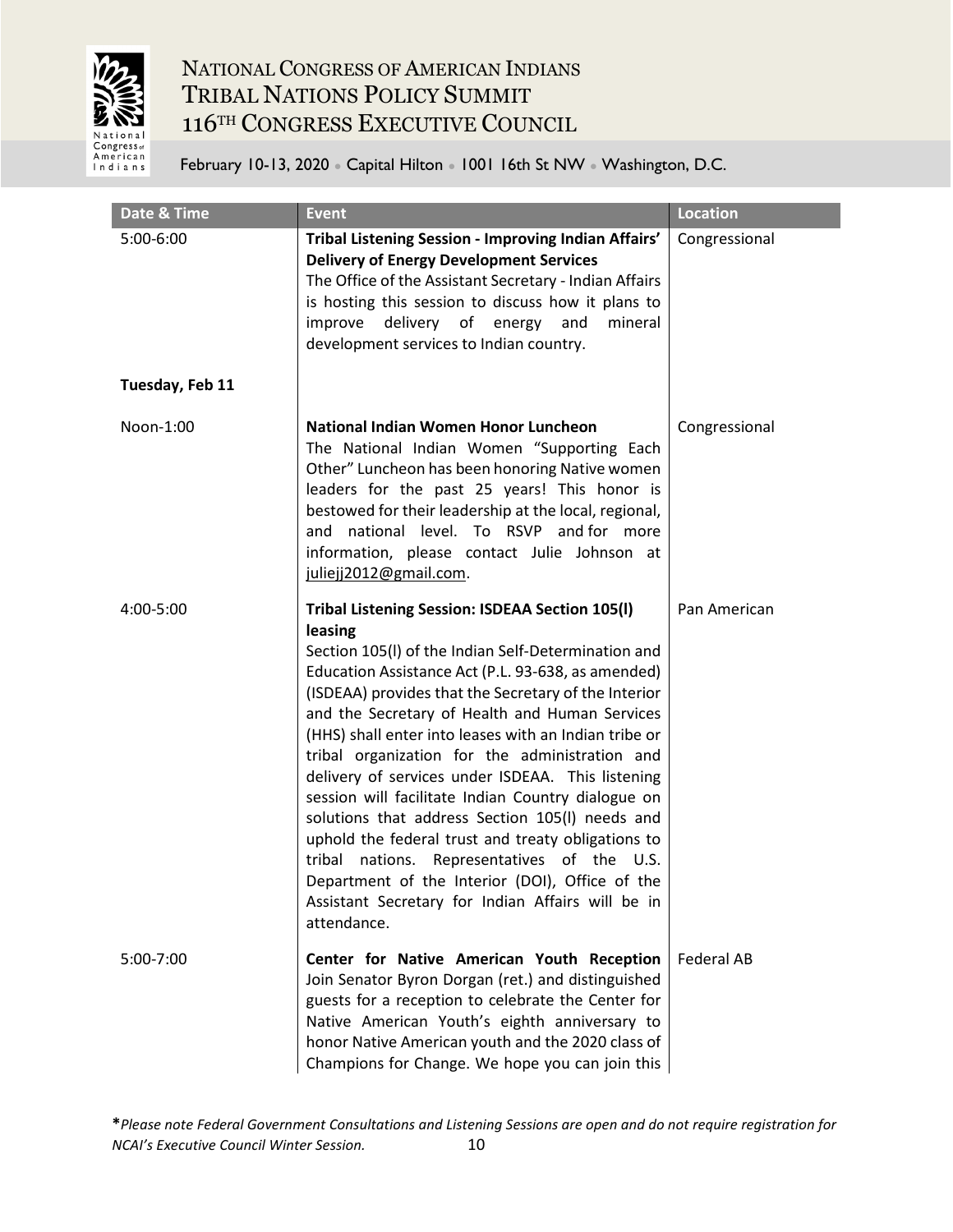

February 10-13, 2020 • Capital Hilton • 1001 16th St NW • Washington, D.C.

| Date & Time              | <b>Event</b>                                                                                                                                                                                                                                                                                                                                                                                                                                                                                                                                                                                                                                                                                                                                                                                                                                                                                                | <b>Location</b>                             |
|--------------------------|-------------------------------------------------------------------------------------------------------------------------------------------------------------------------------------------------------------------------------------------------------------------------------------------------------------------------------------------------------------------------------------------------------------------------------------------------------------------------------------------------------------------------------------------------------------------------------------------------------------------------------------------------------------------------------------------------------------------------------------------------------------------------------------------------------------------------------------------------------------------------------------------------------------|---------------------------------------------|
|                          | annual celebration of our work together to support<br>our future native leaders.                                                                                                                                                                                                                                                                                                                                                                                                                                                                                                                                                                                                                                                                                                                                                                                                                            |                                             |
| <b>Wednesday, Feb 12</b> |                                                                                                                                                                                                                                                                                                                                                                                                                                                                                                                                                                                                                                                                                                                                                                                                                                                                                                             |                                             |
| 1:00-2:00                | Tribal Listening Session - Operation Lady Justice<br>Established by Executive Order 13898, The Federal<br>Task Force on Missing and Murdered American<br>Indians and Alaska Natives is hosting an inter-<br>agency tribal listening session. The focus will be to<br>hear from Indian Country about the scope and<br>nature of issues related to missing and murdered<br>American Indians and Alaska Natives.                                                                                                                                                                                                                                                                                                                                                                                                                                                                                               | Federal A                                   |
| 1:00-2:00                | <b>Institute of Child Nutrition Discussion</b><br>The Institute of Child Nutrition (ICN) strives to meet<br>the needs of all child nutrition professionals who<br>participate in federal child nutrition programs.<br>However, there are untapped opportunities to<br>address the unique training needs of Native<br>American school nutrition professionals (SNPs).<br>Many lack awareness of ICN's existence and<br>familiarity with the many resources and services<br>available to aid them in operating and managing<br>school nutrition programs. These factors are<br>compounded<br>by<br>barriers<br>further<br>such<br>as<br>predominately rural locations, access to high-speed<br>internet, and language differences. This meeting<br>will be open discussion allowing ICN to gain insight<br>critical to meeting the training needs of Native<br>American SNPs in a culturally appropriate way. | Pan American                                |
| 1:00-3:00                | Esther Martinez Reauthorization Celebratory<br>Reception<br>Join the National Alliance to Save Native Languages,<br>the National Indian Education Association, and<br>NCAI for a reception sponsored by the Mandan,<br>Hidatsa, and Arikara Nation to celebrate the<br>passage of the Esther Martinez Native American<br>Languages Programs Reauthorization Act. We hope<br>you can join this celebration of the legislation,<br>which provides tribal nations the critical resources                                                                                                                                                                                                                                                                                                                                                                                                                       | Senate Russell Office<br>Building, Room 485 |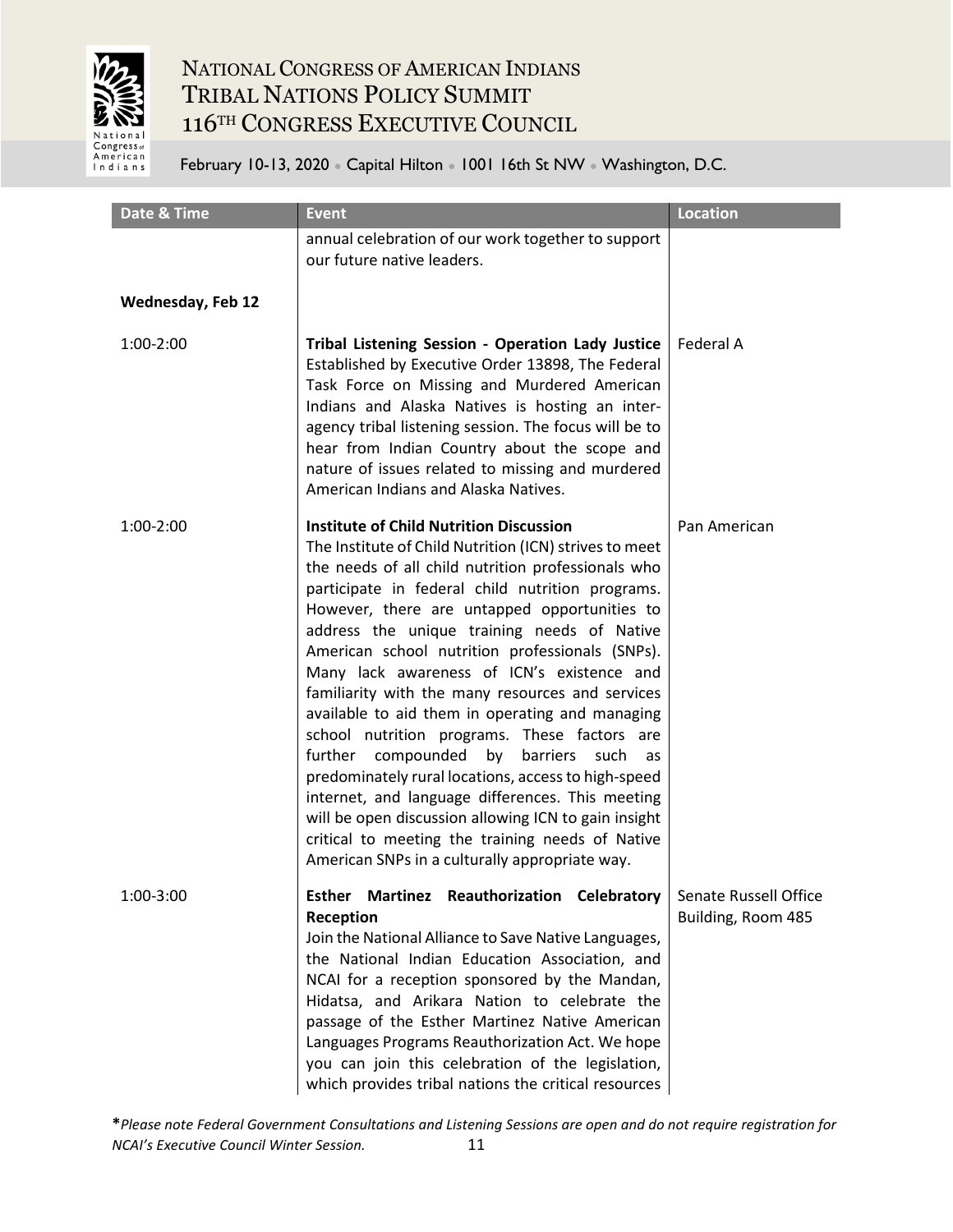

| Date & Time | <b>Event</b>                                                                                                                                                                                                                                                                                                                                                                                                                                                                                                                                                                                                                                                                                                        | <b>Location</b>                             |
|-------------|---------------------------------------------------------------------------------------------------------------------------------------------------------------------------------------------------------------------------------------------------------------------------------------------------------------------------------------------------------------------------------------------------------------------------------------------------------------------------------------------------------------------------------------------------------------------------------------------------------------------------------------------------------------------------------------------------------------------|---------------------------------------------|
|             | needed to ensure Native languages continue to be<br>spoken for generations to come.                                                                                                                                                                                                                                                                                                                                                                                                                                                                                                                                                                                                                                 |                                             |
| 1:30-5:00   | <b>Tribal Consultation - Tribal Set-Aside Funding</b><br>from the Crime Victims Fund<br>The U.S. Department of Justice's Office of Justice<br>Programs (OJP), Office for Victims of Crime (OVC) to<br>conduct a tribal consultation regarding how current<br>and potential future tribal set-aside funding from<br>the Federal Crime Victims Fund should be<br>programmed. Tribal leaders, tribal representatives,<br>and stakeholders are welcome to attend to provide<br>testimony and converse with federal leadership<br>regarding their recommendations of how funds to<br>victims<br>support<br>service<br>organizations<br>be<br>administered. Register here for the event:<br>http://www.cvent.com/d/mhqhny | Congressional                               |
| 2:00-3:00   | Tribal Listening Session - USDA Food and<br><b>Nutrition Service</b><br>The United States Department of Agriculture<br>(USDA) Food and Nutrition Service will be<br>discussing upcoming changes to regulations,<br>policies, and procedures that may have an impact<br>on Indian Country. This session will provide<br>background on the changes, answer questions<br>related to such changes, and discuss how tribal<br>nations who would like to provide formal feedback<br>on any of these changes can request a formal<br>consultation.                                                                                                                                                                         | Pan American                                |
| 3:30-4:30   | <b>Tribal Policy Roundtable hosted by</b><br><b>Representative Raúl Ruiz (CA)</b><br>RSVP to Austin. Yager@mail.house.gov                                                                                                                                                                                                                                                                                                                                                                                                                                                                                                                                                                                           | Rayburn House Office<br>Building, Room 2172 |
| 4:00-5:00   | Tribal Listening Session - Improving Indian Affairs'<br><b>Delivery of Law Enforcement Services</b><br>The Office of the Assistant Secretary - Indian Affairs,<br>Department of the Interior is hosting this session to<br>discuss how it plans to improve delivery of law<br>enforcement and other justice services to Indian<br>country.                                                                                                                                                                                                                                                                                                                                                                          | Federal A                                   |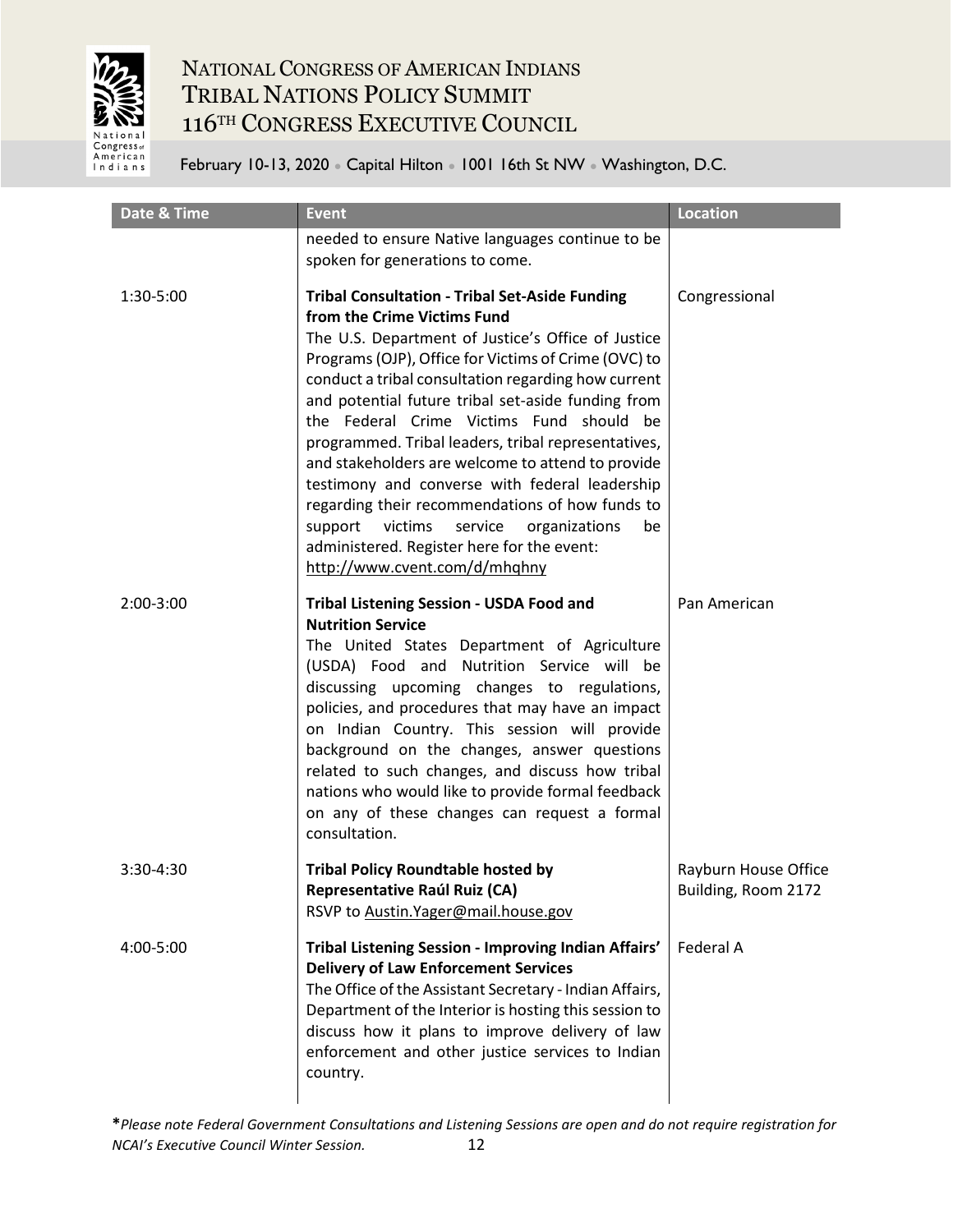

February 10-13, 2020 ● Capital Hilton ● 1001 16th St NW ● Washington, D.C.

| Date & Time      | <b>Event</b>                                                                                                                                                                                                                                                                                                                                                                                                                                                                                                                                                                                                                                                                                                                                                                                                  | <b>Location</b>                                                     |
|------------------|---------------------------------------------------------------------------------------------------------------------------------------------------------------------------------------------------------------------------------------------------------------------------------------------------------------------------------------------------------------------------------------------------------------------------------------------------------------------------------------------------------------------------------------------------------------------------------------------------------------------------------------------------------------------------------------------------------------------------------------------------------------------------------------------------------------|---------------------------------------------------------------------|
| Thursday, Feb 13 |                                                                                                                                                                                                                                                                                                                                                                                                                                                                                                                                                                                                                                                                                                                                                                                                               |                                                                     |
| 8:30-12:30       | <b>Federal Communications Commission (FCC)</b><br><b>Leadership Session</b><br>FCC Chairman and Commissioners will meet with<br>tribal leaders regarding telecommunication needs<br>and new FCC initiatives like the 2.5 GHz Rural Tribal<br>Priority Window and Rural Digital Opportunity Fund<br>to increase broadband deployment on tribal lands.                                                                                                                                                                                                                                                                                                                                                                                                                                                          | <b>FCC Headquarters</b><br>445 12th Street, SW,<br>Washington, D.C. |
| 9:00-10:30       | Tribal Listening Session - VA IHS/THP Care<br>Coordination<br>Listening Session on Care Coordination for the U.S.<br>Department of Veterans Affairs (VA)'s Indian Health<br>Service/Tribal<br>Health<br>Program<br>(IHS/THP)<br>Reimbursement Program. VA seeks input on how it<br>can ensure American Indian/Alaska Native (AI/AN)<br>veterans who need care beyond what is offered<br>directly within IHS/THP facilities are able to get that<br>care seamlessly either in the VA medical facilities or<br>in the community. This consultation effort aims to<br>information<br>exchange<br>and<br>acquire<br>recommendations related to the implementation<br>of healthcare coordination activities for eligible<br>AI/AN Veterans who receive care in IHS/THP<br>facilities, at VA, and in the community. | <b>Federal B</b>                                                    |
| 9:00-Noon        | Tribal Listening Session - U.S. Patent and<br><b>Trademark Office on WIPO Negotiations</b><br>The U.S. Patent & Trademark Office will be hosting<br>this listening session to provide updates and hear<br>tribal input on the World Intellectual Property<br>(WIPO)<br>Organization<br>Inter-Governmental<br>Committee's ongoing negotiation of the protection<br>of intellectual property, Indigenous Traditional<br>Knowledge, Genetic Resources, and Traditional<br><b>Cultural Expressions.</b>                                                                                                                                                                                                                                                                                                           | Federal A                                                           |
| 11:00-Noon       | <b>Tribal Listening Session - Native American Graves</b><br><b>Protection and Repatriation Act (NAGPRA)</b><br>The Department of the Interior is currently revising<br>the NAGPRA regulations (43 CFR Part 10). While<br>formal consultation on the regulations occurred                                                                                                                                                                                                                                                                                                                                                                                                                                                                                                                                      | Ohio                                                                |